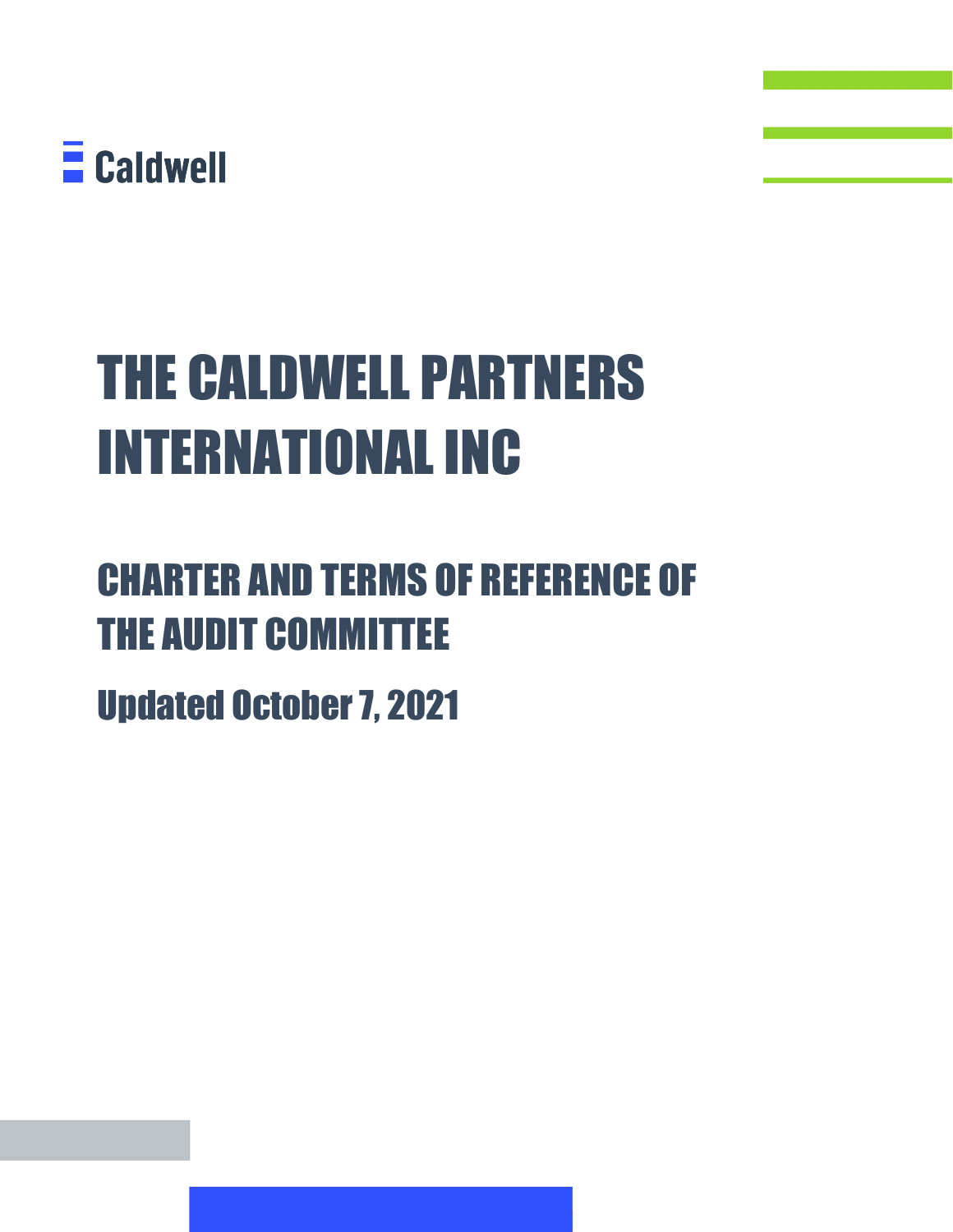# Charter and Terms of Reference of the Audit **Committee**

### ROLE AND OBJECTIVE

The Audit Committee (the "Committee") is a committee of the board of directors (the "Board") of The Caldwell Partners International Inc. ("Caldwell") to which the Board has delegated its responsibility for oversight of the nature and scope of the annual audit, management's reporting on internal accounting standards and practices, financial information and accounting systems and procedures, financial reporting and statements and recommending, for approval of the Board, the audited financial statements, interim financial statements and other mandatory disclosure releases containing financial information. The primary objectives of the Committee are as follows:

- 1. To assist directors in meeting their responsibilities in respect of the review and approval of the financial statements of Caldwell and related documentation;
- 2. To provide a communication link between independent directors and external auditors;
- 3. To enhance the external auditor's independence;
- 4. To assure the credibility and objectivity of financial reports; and
- 5. To strengthen the role of the outside directors by facilitating in depth discussions between directors on the Committee, management and external auditors.

#### MEMBERSHIP OF COMMITTEE

- 1. The Committee shall be comprised of at least three (3) directors of Caldwell, none of whom are members of management of Caldwell and all of whom are "unrelated directors" (as such term is used in the Report of the Toronto Stock Exchange on Corporate Governance in Canada) and "independent" (as such term is used in Multilateral Instrument 52-110 — Audit Committees ("MI 52-110") unless the Board shall have determined that the exemption contained in Section 3.6 of MI 52-110 is available and has determined to rely thereon.
- 2. The Board shall appoint the Committee Chair.
- 3. All of the members of the Committee shall be "financially literate" (as defined in MI 52-110) unless the Board shall determine that an exemption under MI 52-110 from such requirement in respect of any particular member is available and has determined to rely thereon in accordance with the provisions of MI 52-110.

#### CHARTER AND RESPONSIBILITIES OF COMMITTEE

1. The Committee shall provide oversight on the work of the external auditors, including resolution of disagreements between management and the external auditors regarding financial reporting. The external auditors must report directly to the Committee.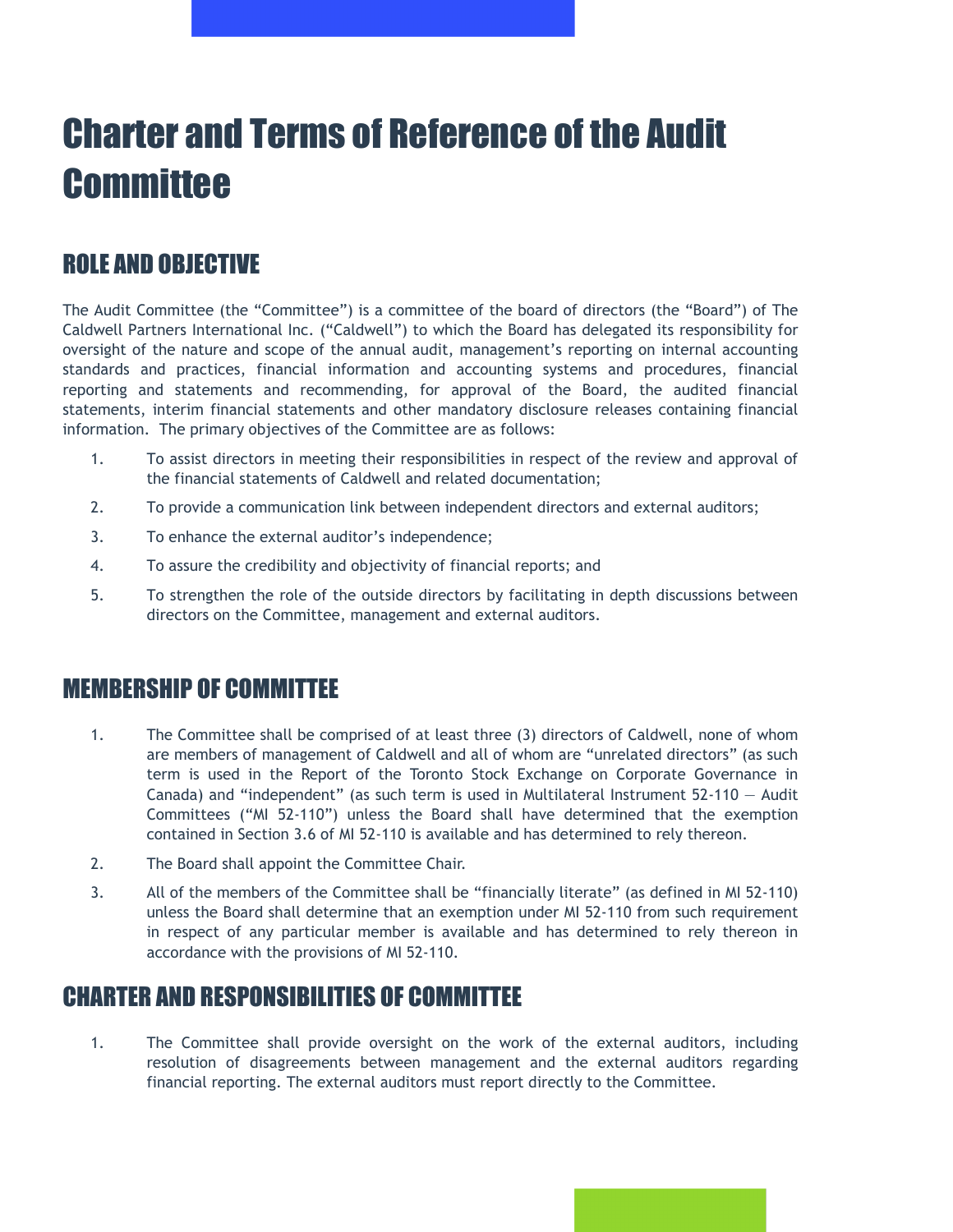- 2. The Committee shall satisfy itself on behalf of the Board with respect to Caldwell's Internal Control Systems and its ability to:
	- − Identify, monitor and mitigate business risks; and
	- − Ensure compliance with legal, ethical and regulatory requirements.
- 3. The primary responsibility of the Committee is to review the annual and interim financial statements of Caldwell and related management's discussion and analysis ("MD&A") prior to their submission to the Board for approval. The process should include but not be limited to:
	- − Reviewing changes in accounting principles and policies, or in their application, which may have a material impact on the current or future years' financial statements;
	- Reviewing significant accruals, reserves or other estimates;
	- Reviewing accounting treatment of unusual or non-recurring transactions;
	- Reviewing disclosure requirements for commitments and contingencies;
	- Reviewing adjustments raised by the external auditors, whether or not included in the financial statements;
	- Reviewing unresolved differences between management and the external auditors; and
	- − Obtaining explanations of significant variances with comparative reporting periods.
- 4. Unless reviewed by the entire Board, the Committee is to review the financial statements, prospectuses, MD&A, annual information forms ("AIF") and all public disclosure containing audited or unaudited financial information (including, without limitation, annual and interim press releases and any other press releases disclosing earnings or financial results) before release and prior to Board approval. The Committee must be satisfied that adequate procedures are in place for the review of Caldwell's disclosure of all other financial information, and must periodically assess the adequacy of such procedures.
- 5. With respect to the appointment of external auditors by the Board, the Committee shall:
	- − Recommend to the Board the external auditors to be nominated;
	- Recommend to the Board the terms of engagement of the external auditor, including the compensation of the auditors and a confirmation that the external auditors shall report directly to the Committee;
	- Perform an annual assessment of external auditors as recommended by the Canadian Public Accountability Board to review the suitability of the existing external audit firm.
	- − Approximately every five years perform a more in-depth periodic review of external auditors as recommended by the Canadian Public Accountability Board to review the continued appropriateness of the existing external audit firm.
	- Discuss with the external auditors all significant relationships such auditors have with the Corporation to determine the auditors' independence;
	- When there is to be a change in auditors, review the issues related to the change and the information to be included in the required notice to securities regulators of such change; and
	- Review and pre-approve any non-audit services to be provided to Caldwell or its subsidiaries by the external auditors and consider the impact on the independence of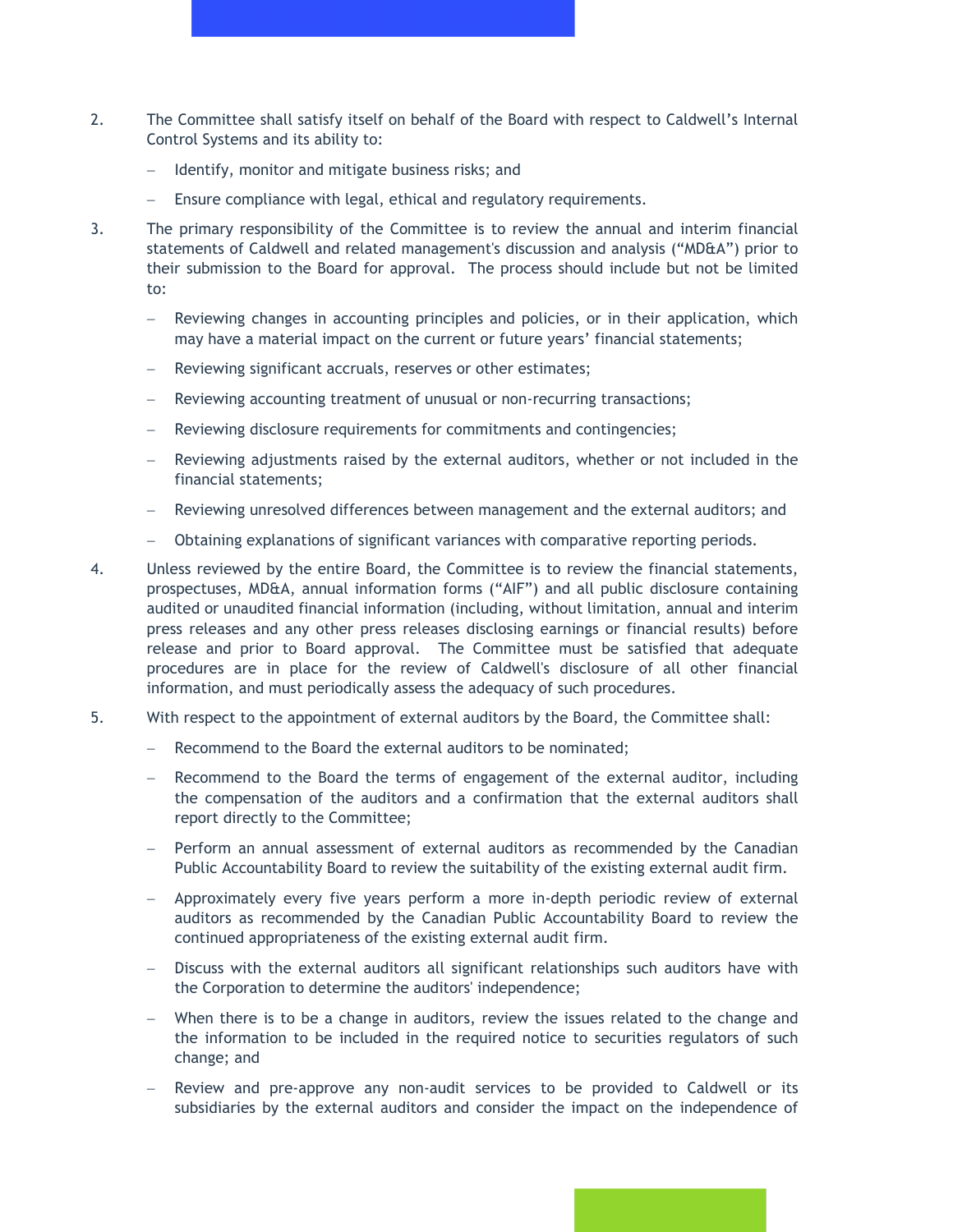such auditors. The Committee may delegate to one or more independent members the authority to pre–approve non–audit services, provided that the member report to the Committee at the next scheduled meeting such pre–approval and the member comply with such other procedures as may be established by the Committee from time to time.

- 6. Review with external auditors (and internal auditor if one is appointed by Caldwell) their assessment of the internal controls of Caldwell, their written reports containing recommendations for improvement, and management's response and follow-up to any identified weaknesses. The Committee shall also review annually with the external auditors their plan for their audit and, upon completion of the audit, their reports upon the financial statements of Caldwell and its subsidiaries.
- 7. The Committee shall review risk management policies and procedures of Caldwell (eg. hedging, litigation and insurance).
- 8. The Committee shall establish a procedure for:
	- The receipt, retention and treatment of complaints received by Caldwell regarding accounting, internal accounting controls or auditing matters; and
	- − The confidential, anonymous submission by employees of Caldwell of concerns regarding questionable accounting or auditing matters.
- 9. The Committee shall review and be apprised of any intent of Caldwell regarding the hiring of partners and employees who work on Caldwell's account and former partners and employees of the present and former external auditors of Caldwell.
- 10. The Committee shall have the authority to investigate any financial activity of Caldwell. All employees of Caldwell are to cooperate as requested by the Committee.
- 11. The Committee may retain persons having special expertise and/or obtain independent professional advice to assist in filling their responsibilities at the expense of Caldwell without any further approval of the Board.

#### AUTHORITY

- 1. The Committee shall have the authority to:
	- − Engage independent counsel and other advisors as it determines necessary to carry out its duties; and
	- − Set and pay the compensation for any advisors employed by the Committee; and
	- − Communicate directly with the internal and external auditors.

### REPORTING OBLIGATIONS

- 1. Caldwell must include in its AIF the disclosure required by Form 52-110F1.
- 2. If management of Caldwell solicits proxies from the security holders of Caldwell for the purpose of electing directors to the Board, Caldwell shall include in its management information circular a cross-reference to the sections in the AIF that contain the information required in the paragraph set forth directly above.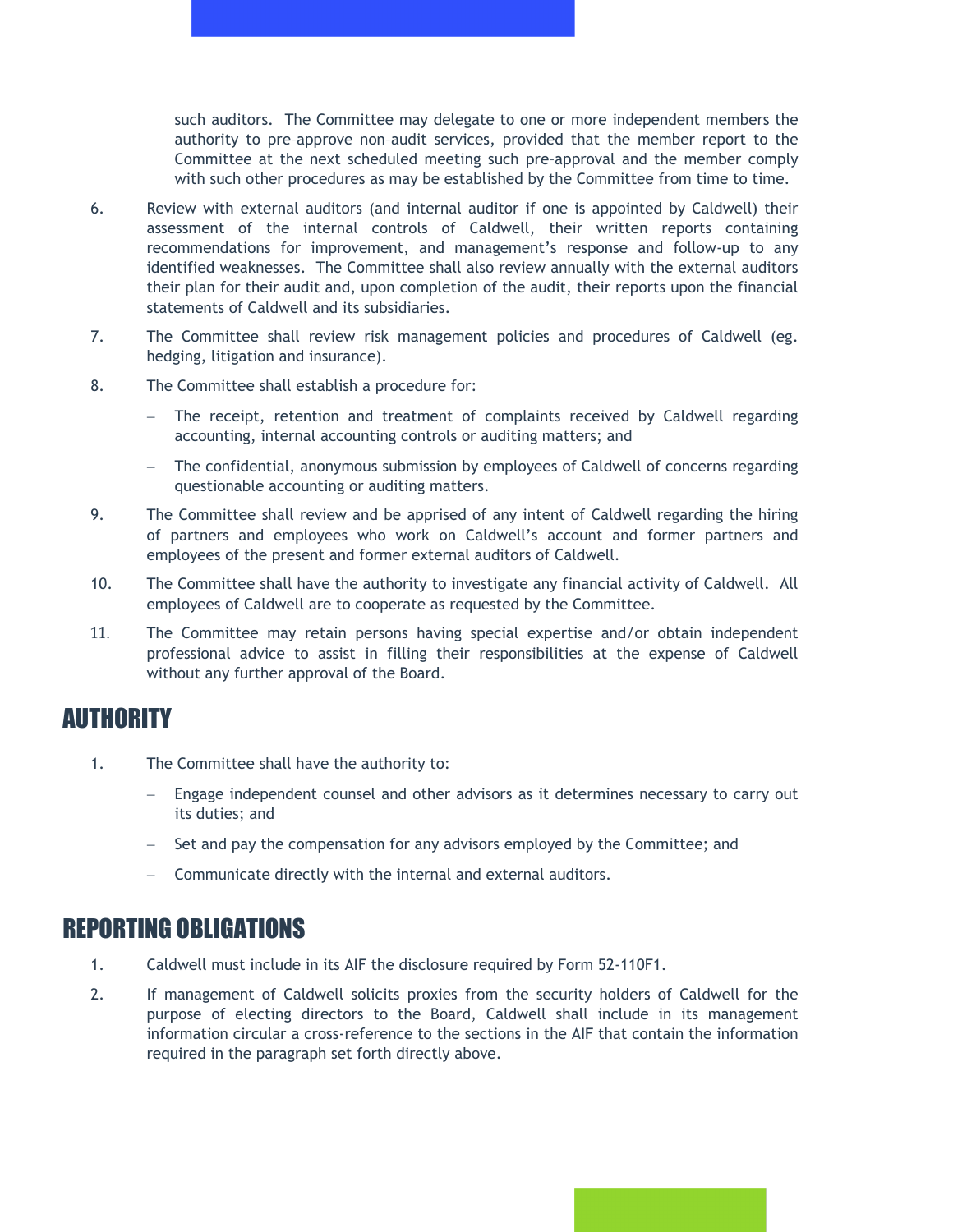#### MEETINGS AND ADMINISTRATIVE MATTERS

- 1. At all meetings of the Committee every motion shall be decided by a majority of the votes cast. In case of an equality of votes, the Chair of the meeting shall not be entitled to a second or casting vote.
- 2. The Chair shall preside at all meetings of the Committee, unless the Chair is not present, in which case the members of the Committee present shall designate from among the members present the Chair for purposes of the meeting.
- 3. A quorum for meetings of the Committee shall be a majority of its members, and the rules for calling, holding, conducting and adjourning meetings of the Committee shall be the same as those governing the Board unless otherwise determined by the Board.
- 4. Meetings of the Committee should be scheduled to take place at least four times per year (see "Schedule A"). Minutes of all meetings of the Committee shall be taken. The Chief Operating and Financial Officer shall attend meetings of the Committee, unless otherwise excused from all or part of any such meeting by the Chair.
- 5. The Committee shall meet with the external auditor at least once per year, including at least one in camera meeting (in connection with the preparation of the year-end financial statements) and at such other times as the external auditor and the Committee consider appropriate.
- 6. Agendas, approved by the Chair, shall be circulated to Committee members along with background information on a timely basis prior to the Committee meetings.
- 7. The Committee may invite such officers, directors and employees of Caldwell as it may see fit from time to time to attend at meetings of the Committee and assist thereat in the discussion and consideration of the matters being considered by the Committee.
- 8. Any member of the Board Directors may attend any Committee meeting as an ex-officio member at his discretion.
- 9. Minutes of the Committee will be recorded and maintained and circulated to directors who are not members of the Committee or otherwise made available at a subsequent meeting of the Board.
- 10. The Committee may retain persons having special expertise and/or obtain independent professional advice to assist in fulfilling its responsibilities at the expense of Caldwell.
- 11. Any members of the Committee may be removed or replaced at any time by the Board and shall cease to be a member of the Committee as soon as such member ceases to be a director. The Board may fill vacancies on the Committee by appointment from among its members. If and whenever a vacancy shall exist on the Committee, the remaining members may exercise all its powers so long as a quorum remains. Subject to the foregoing, each member of the Committee shall hold such office until the close of the next annual meeting of shareholders following appointment as a member of the Committee.
- *12.* Any issues arising from these meetings that bear on the relationship between the Board and management should be communicated to the Chair of the Board by the Committee Chair.